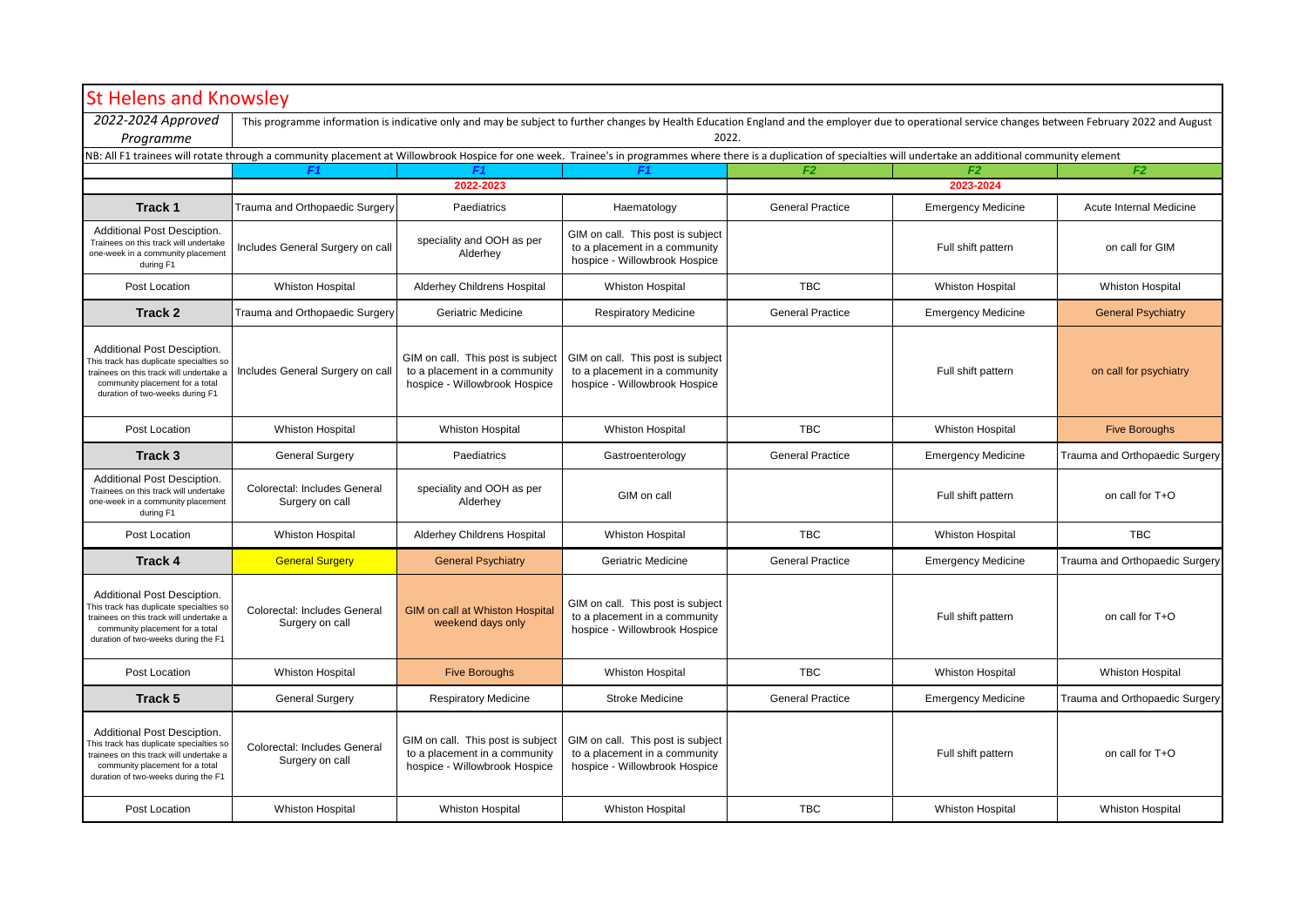| Track 6                                                                                                                                                                                    | Trauma and Orthopaedic Surgery                  | <b>General Psychiatry</b>                                                                                  | Geriatric Medicine                                                                                  | <b>General Practice</b> | <b>Emergency Medicine</b> | <b>General Surgery</b>      |
|--------------------------------------------------------------------------------------------------------------------------------------------------------------------------------------------|-------------------------------------------------|------------------------------------------------------------------------------------------------------------|-----------------------------------------------------------------------------------------------------|-------------------------|---------------------------|-----------------------------|
| Additional Post Desciption.<br>his track has duplicate specialties so<br>trainees on this track will undertake a<br>community placement for a total<br>duration of two-weeks during the F1 | Includes General Surgery on call                | GIM on call at Whiston Hospital<br>weekend days only                                                       | GIM on call. This post is subject<br>to a placement in a community<br>hospice - Willowbrook Hospice |                         | Full shift pattern        | on call for general surgery |
| Post Location                                                                                                                                                                              | <b>Whiston Hospital</b>                         | <b>Five Boroughs</b>                                                                                       | <b>Whiston Hospital</b>                                                                             | <b>TBC</b>              | <b>Whiston Hospital</b>   | <b>Whiston Hospital</b>     |
| Track 7                                                                                                                                                                                    | Trauma and Orthopaedic Surgery                  | <b>Respiratory Medicine</b>                                                                                | Geriatric Medicine                                                                                  | <b>General Practice</b> | <b>Emergency Medicine</b> | <b>General Surgery</b>      |
| Additional Post Desciption.<br>his track has duplicate specialties so<br>trainees on this track will undertake a<br>community placement for a total<br>duration of two-weeks during the F1 | Includes General Surgery on call                | GIM on call. This post is subject<br>to a placement in a community<br>hospice - Willowbrook Hospice        | GIM on call. This post is subject<br>to a placement in a community<br>hospice - Willowbrook Hospice |                         | Full shift pattern        | on call for general surgery |
| Post Location                                                                                                                                                                              | <b>Whiston Hospital</b>                         | <b>Whiston Hospital</b>                                                                                    | <b>Whiston Hospital</b>                                                                             | <b>TBC</b>              | <b>Whiston Hospital</b>   | <b>Whiston Hospital</b>     |
| Track 8                                                                                                                                                                                    | <b>General Surgery</b>                          | <b>General Psychiatry</b>                                                                                  | Geriatric Medicine                                                                                  | <b>General Practice</b> | <b>Emergency Medicine</b> | Cardiology                  |
| Additional Post Desciption.<br>Trainees on this track will undertake<br>one-week in a community placement<br>during F1                                                                     | Colorectal: Includes General<br>Surgery on call | GIM on call at Whiston Hospital<br>weekend days only                                                       | GIM on call. This post is subject<br>to a placement in a community<br>hospice - Willowbrook Hospice |                         | Full shift pattern        | GIM on call                 |
| Post Location                                                                                                                                                                              | <b>Whiston Hospital</b>                         | <b>Five Boroughs</b>                                                                                       | <b>Whiston Hospital</b>                                                                             | <b>TBC</b>              | <b>Whiston Hospital</b>   | <b>Whiston Hospital</b>     |
| Track 9                                                                                                                                                                                    | <b>General Surgery</b>                          | <b>Respiratory Medicine</b>                                                                                | Gastroenterology                                                                                    | <b>General Practice</b> | <b>Emergency Medicine</b> | Obstetrics and Gynaecology  |
| Additional Post Desciption.<br>his track has duplicate specialties so<br>trainees on this track will undertake a<br>community placement for a total<br>duration of two-weeks during the F1 | upper GI: Includes General<br>Surgery on call   | GIM on call. This post is subject<br>to a placement in a community<br>hospice - Willowbrook Hospice        | GIM on call. This post is subject<br>to a placement in a community<br>hospice - Willowbrook Hospice |                         | Full shift pattern        | on call for O+G             |
| Post Location                                                                                                                                                                              | <b>Whiston Hospital</b>                         | <b>Whiston Hospital</b>                                                                                    | <b>Whiston Hospital</b>                                                                             | <b>TBC</b>              | <b>Whiston Hospital</b>   | <b>Whiston Hospital</b>     |
| Track 10                                                                                                                                                                                   | <b>General Surgery</b>                          | Acute Internal Medicine                                                                                    | Geriatric Medicine                                                                                  | <b>General Practice</b> | <b>Emergency Medicine</b> | Paediatrics                 |
| Additional Post Desciption.<br>his track has duplicate specialties so<br>trainees on this track will undertake a<br>community placement for a total<br>duration of two-weeks during the F1 | upper GI: Includes General<br>Surgery on call   | MAU/GIM on call. This post is<br>subject to a placement in a<br>community hospice - Willowbrook<br>Hospice | GIM on call. This post is subject<br>to a placement in a community<br>hospice - Willowbrook Hospice |                         | Full shift pattern        | on call for paediatrics     |
| Post Location                                                                                                                                                                              | <b>Whiston Hospital</b>                         | <b>Whiston Hospital</b>                                                                                    | <b>Whiston Hospital</b>                                                                             | <b>TBC</b>              | <b>Whiston Hospital</b>   | <b>Whiston Hospital</b>     |
| Track 11                                                                                                                                                                                   | <b>General Surgery</b>                          | Trauma and Orthopaedic Surgery                                                                             | Cardiology                                                                                          | <b>General Practice</b> | <b>Emergency Medicine</b> | <b>General Psychiatry</b>   |
| Additional Post Desciption.<br>Trainees on this track will undertake<br>one-week in a community placement<br>during F1                                                                     | upper GI: Includes General<br>Surgery on call   | includes general surgery on call                                                                           | GIM on call. This post is subject<br>to a placement in a community<br>hospice - Willowbrook Hospice |                         | Full shift pattern        | on call for psychaitry      |
| Post Location                                                                                                                                                                              | <b>Whiston Hospital</b>                         | <b>Whiston Hospital</b>                                                                                    | <b>Whiston Hospital</b>                                                                             | <b>TBC</b>              | <b>Whiston Hospital</b>   | <b>Five Boroughs</b>        |